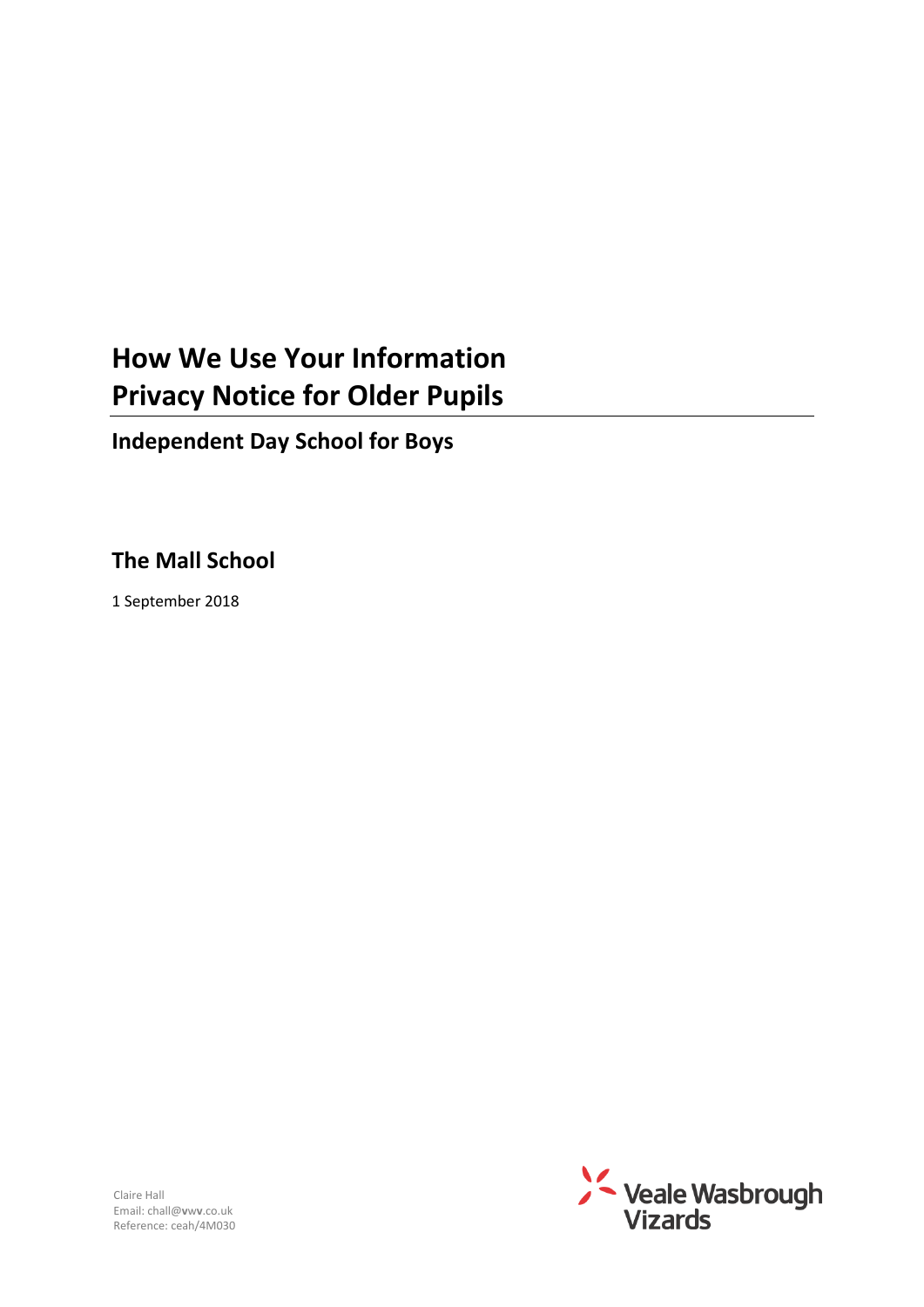## **Introduction**

This notice is to help you understand **how** and **why** we collect your personal information and **what** we do with that information. It also explains the decisions that you can make about your own information.

We are giving you this notice because you are mature enough to make decisions about your personal information.

If you have any questions about this notice please talk to your form tutor.

## **What is "personal information"?**

Personal information is information that the School holds about you and which identifies you.

This includes information such as your name, date of birth and address as well as things like exam results, medical details and behaviour records. The School may also record your religion or ethnic group. CCTV, photos and video recordings of you are also personal information.

## **Our legal bases for using your information**

This section contains information about the legal bases that we are relying on when handling your information.

The two tables below contain a general description of the different legal bases but we have also used a colour code system so that you can see which bases we are relying on for each of the purposes described below.

## Legitimate interests ("LI")

This means that the School is using your information when this is necessary for the School's legitimate interests or someone else's legitimate interests. We won't rely on this basis when your interests and fundamental rights override our legitimate interests. Specifically, the School has a legitimate interest in:

- Providing you with an education and making sure that you are behaving properly.
- Complying with our agreement with your parents for you to be at the School.
- Looking after you, your classmates and our staff (e.g. your teachers).
- Keeping the school buildings safe.
- Making sure that the School is well managed and that we protect the School's reputation.
- Telling people about the School and what we do here e.g. we may use photographs of you in our prospectus, on our website or in our social media.
- Ensuring that all relevant legal obligations of the School are complied with (for example in relation to inspections).
- Using your information in connection with legal disputes.
- Improving the School e.g. if we want to raise money to build new buildings or to make sure that we are providing you and your classmates with a good schooling experience.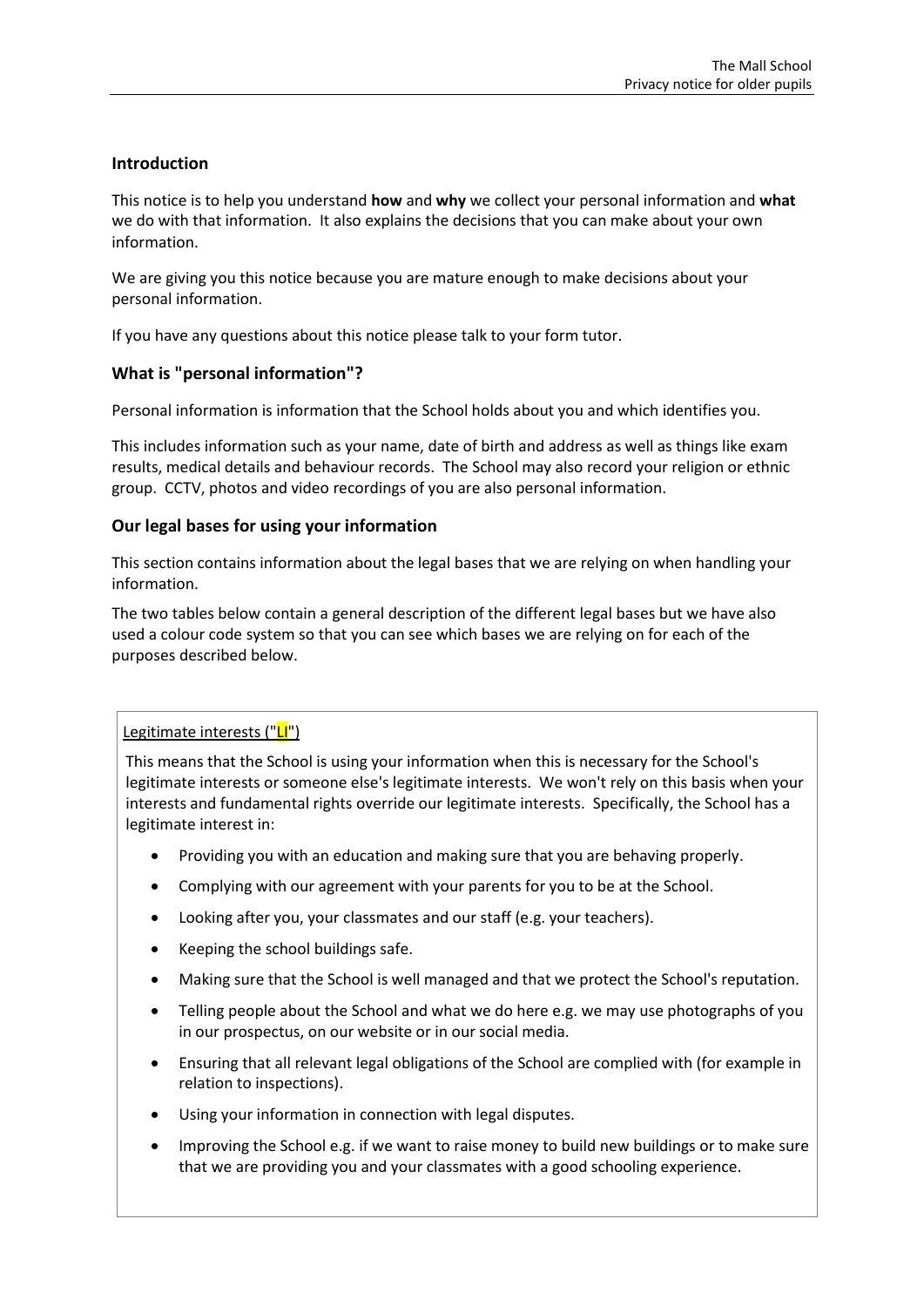In addition your personal information may be processed for the legitimate interests of others. For example, we may use information about you when investigating a complaint made by one of your fellow pupils.

## Legal obligation ("LO")

The School might need to use your information in order to comply with a legal obligation, for example, to report a concern about your wellbeing to Children's Services. We will also have to disclose your information to third parties such as the courts, the local authority or the police where legally obliged to do so.

## Vital interests ("VI")

In limited circumstances we may use your information to protect your vital interests or the vital interests of someone else (e.g. if you or they are seriously hurt).

Performance of a task carried out in the public interest (or carrying out public tasks) ("PI")

This applies where what we are doing is for the benefit of people generally. The following are examples of where this applies:

- providing you and others with an education;
- safeguarding and promoting your welfare and the welfare of your classmates;
- facilitating the efficient operation of the School; and
- ensuring that we comply with all of our legal obligations.

The School must also comply with an additional condition where it processes special categories of personal information. These special categories include: personal information revealing racial or ethnic origin, political opinions, religious or philosophical beliefs, genetic information, biometric information, health information, and information about sex life or orientation.

## Substantial public interest ("SPI")

The School is allowed to use special categories of personal information where doing so is necessary in the substantial public interest. This is similar to "public interest" in the table above. For example, the School will use information about your health to look after you. We may also use other types of special category personal data about you to provide you with an education, to look after you and your classmates or when the School is inspected.

Employment and social protection and social security law ("**ESP**")

There will be times when the School needs to use your information because we are an employer (e.g. we employ your teachers). Also the School will use your information to comply with social protection law (e.g. to look after you) and social security laws. Social protection law is concerned with preventing, managing, and overcoming situations that adversely affect people's wellbeing.

## Legal claims ("LC")

We are allowed to use your information if this is necessary in relation to legal claims. For example, this allows us to share information with our legal advisors and insurers. This applies whenever sharing special category data is necessary in relation to legal claims.

Medical purposes ("MP")

This includes medical treatment and the management of healthcare services.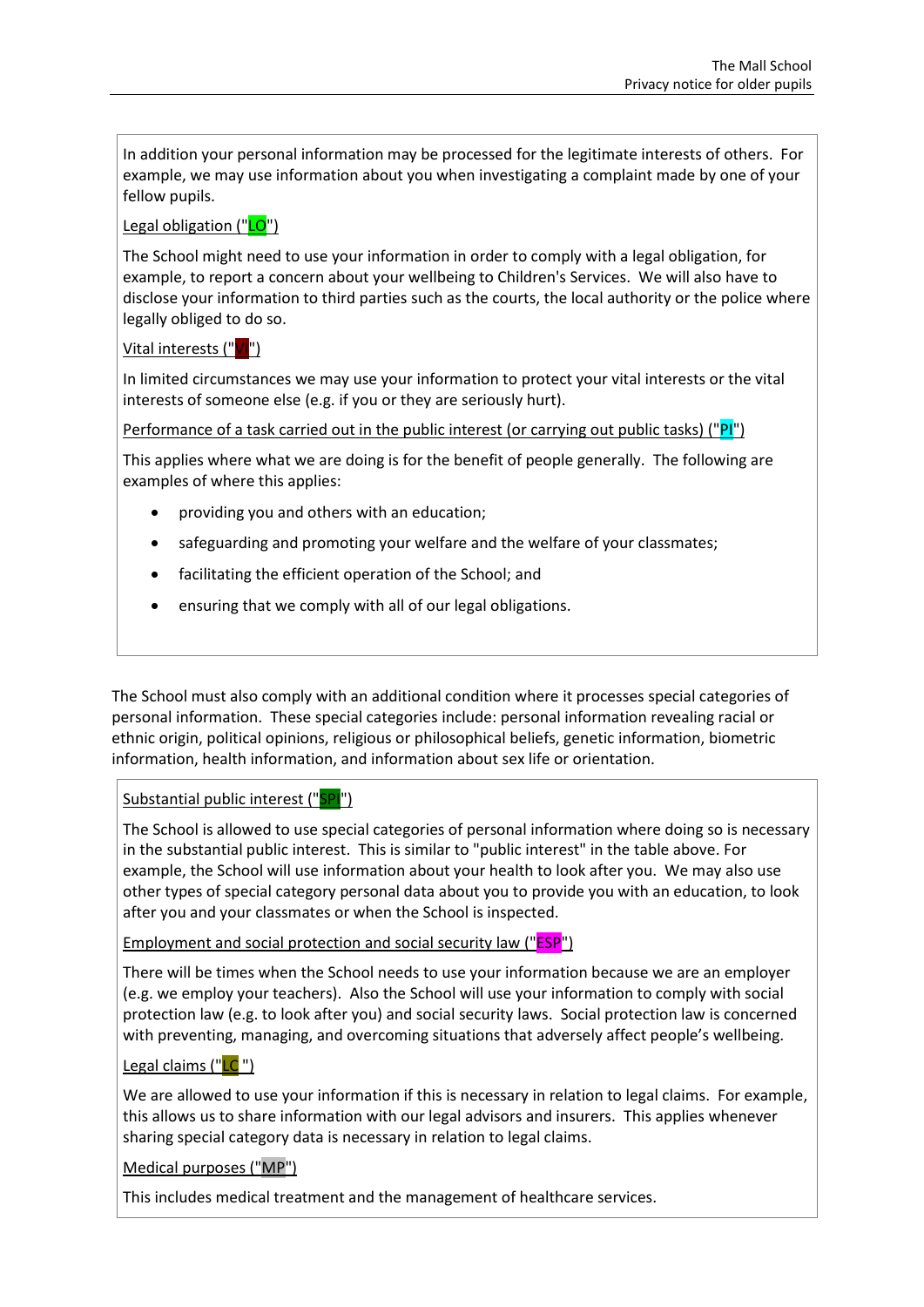## **How and why does the School collect and use your personal information?**

We set out below different ways in which we use personal information and where this personal information comes from. The letters highlighted in different colours below refer to the legal bases we are relying on. Please see the section above for an explanation.

- 1. The School's primary reason for using your personal information is to provide you with an education - LI, PI, SPI.
- 2. The School will also use your personal information to safeguard and promote your welfare and the welfare of others (for example, so that we can look after you if you are hurt) -  $LI$ , Pl, SPI, ESP, MP.

Admissions forms give us lots of personal information about you such as your name, contact details, disabilities, any particular difficulties you have with work, hobbies and interests, medical information (such as information about an allergy) and family circumstances. We get information from you, your parents, your teachers and other pupils. Your old school also gives us information about how well you did and any difficulties you had so that we can teach and care for you.

Sometimes we get information from your doctors and other professionals where we need this to look after you.

- 3. We will use information about you during the admissions process e.g. when marking your entrance exams and learning more about you from your parents before you join the School. We may let your old school know if you have been offered a place at the School -  $LI$ , PI, SPI.
- 4. We need to tell the appropriate teachers if you have a health issue  $LI$ ,  $PI$ ,  $SPI$ .
- 5. We will need to tell your teachers if you have special educational needs or need extra help with some tasks - LI, PI, SPI.
- 6. We will need to share information about you (e.g. about your health and wellbeing) with the School doctor or counsellor -  $LI$ ,  $PI$ ,  $SPI$ ,  $ESP$ , MP.
- 7. If we have information that you suffer from an allergy we will use this information so that we can look after you - LI, PI, SPI, VI, MP.
- 8. If we have information that you suffer from a disability we will use information about that disability to provide support -  $LI$ ,  $PI$ ,  $SPI$ ,  $ESP$  and in certain circumstances, MP.
- 9. Where appropriate, the School will have information about your religious beliefs and practices. For example, if you do not eat certain foods - LI, PI, SPI.
- 10. We use CCTV to make sure the School site is safe. CCTV is not used in private areas such as changing rooms - LI, PI, SPI.
- 11. We record your attendance and if you have time away from the School we record the reason(s) why - LI, PI, SPI.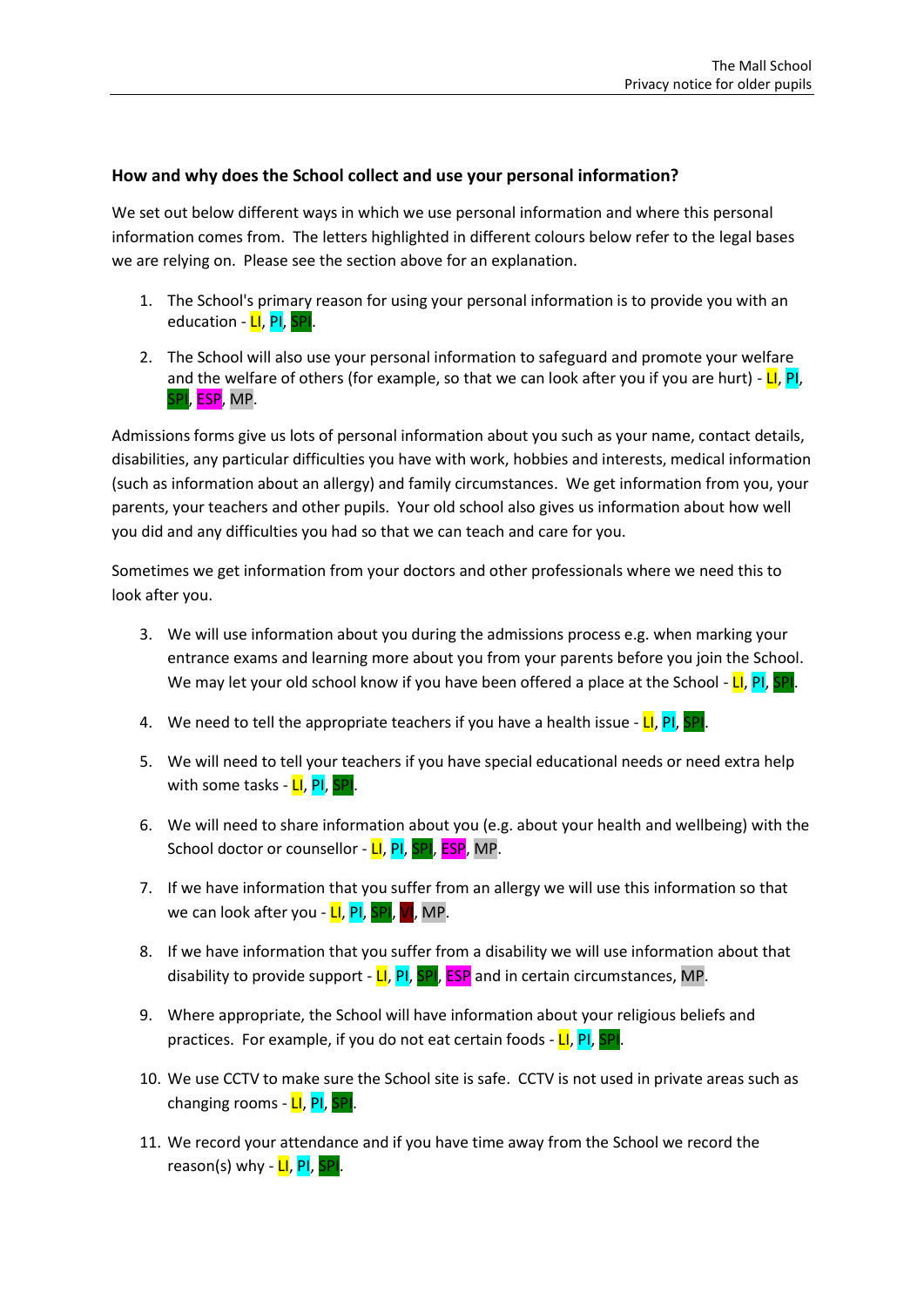- 12. We will need to report some of your information to the government (e.g. the Department for Education). We will need to tell the local authority that you attend the School, if you leave the School or let them know if we have any concerns about your welfare - LI, LO, PI, SPI, ESP.
- 13. We are legally required to provide the Department for Education with certain information about you and your classmates. Some of this information will be stored on the National Pupil Database. Organisations can request information from the National Pupil Database which includes information about you. But they are only allowed to do this for limited purposes and they must be very careful about how they use your information. More information can be found here - [https://www.gov.uk/government/publications/national](https://www.gov.uk/government/publications/national-pupil-database-user-guide-and-supporting-information)[pupil-database-user-guide-and-supporting-information](https://www.gov.uk/government/publications/national-pupil-database-user-guide-and-supporting-information) - LO, SPI.
- 14. We may need to share information about you with the Health and Safety Executive (a government organisation) if there is a health and safety issue at the School - LI, LO, PI, SPI.
- 15. The School is a charity which means that we may need to share your information with the Charity Commission which checks how we are behaving as a charity - LI, LO, PI, SPI.
- 16. We will need information about any court orders or criminal matters which relate to you. This is so that we can safeguard your welfare and wellbeing and the other pupils at the School - <mark>LI</mark>, <mark>PI, SPI</mark>.
- 17. If you are from another country we have to make sure that you have the right to study in the UK. Sometimes the government will ask us to provide information as part of our reporting requirements. In addition to this we have a duty to provide information about you to UK Visas and Immigration who are part of the government - LI, LO, PI, SPI.
- 18. Depending on where you will go when you leave us we will provide your information to other schools. For example, we will share information about your exam results and provide references - LI, PI, SPI.
- 19. We may pass on information to your next school which they need to look after you, for example, information about any concerns we have had about your welfare - LI, LO, PI, SPI, ESP.
- 20. When you take public examinations we will need to share information about you with examination boards. For example, if you require extra time in your exams - LI, PI, SPI.
- 21. The Learning Records Service (which is part of the government) will give us your unique learning number. We may receive details about you (e.g. your qualifications) from the Learning Records Service - LI, PI, SPI.]
- 22. We will provide your information to the local authority so that they can provide careers advice. We may also share your information with the provider of youth support services -  $LI$ , PI, SPI.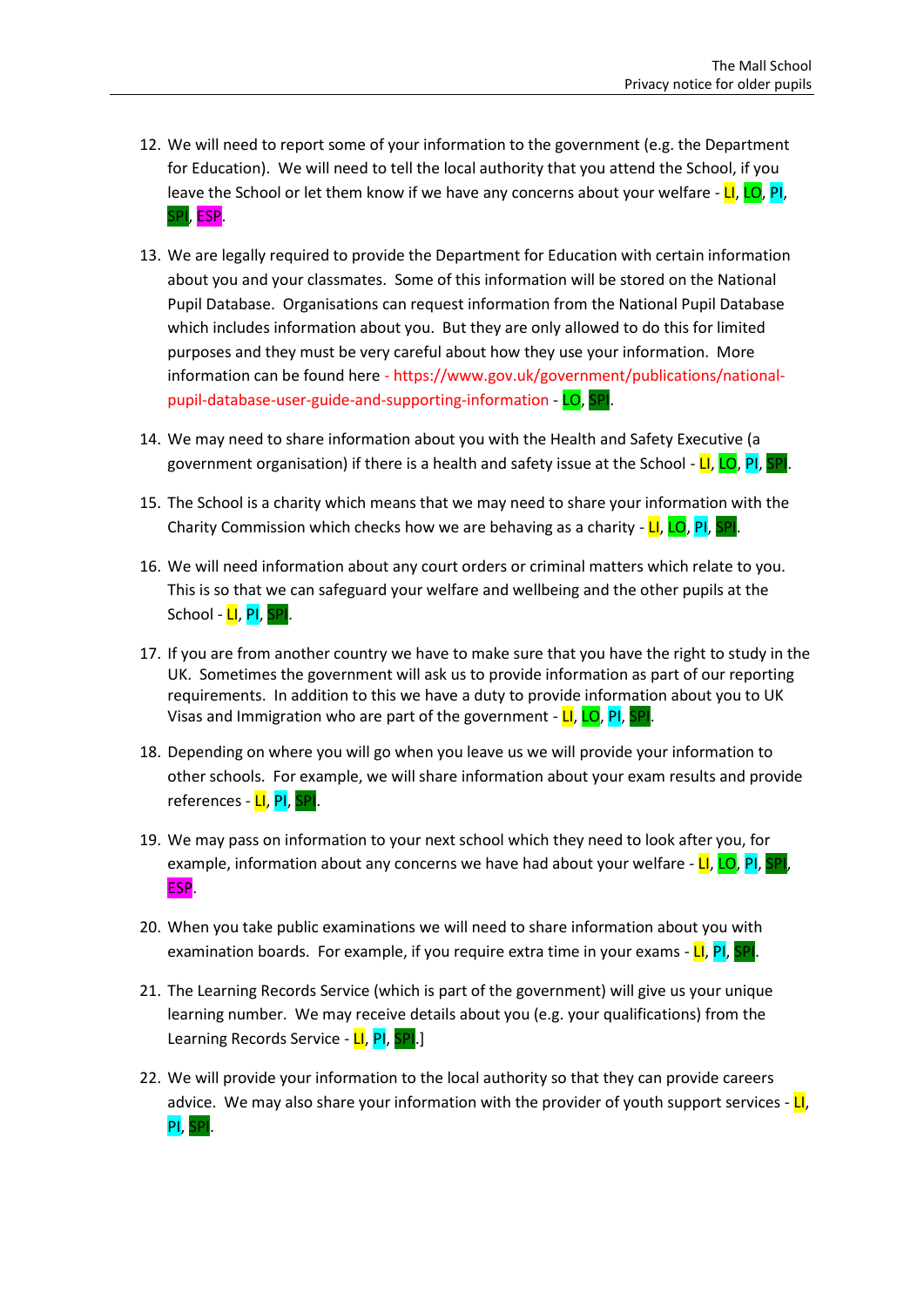- 23. The School is sometimes inspected to make sure that we are continuing to be a good school. We will have to make your information available to the inspectors to help them to carry out their job - LI, LO, PI, SPI.
- 24. If someone makes a complaint about how the School has behaved we may need to use your information to deal with this appropriately. For example, if your parents complain that we have not looked after you properly - LI, PI, SPI.
- 25. The School may share information about you with the local authority for the purpose of the preparation, implementation and / or review of your Statement of Special Educational Needs or Education Health and Care Plan - LI, PI, LO.
- 26. We may need to share information about you with the police or our legal advisers if something goes wrong or to help with an enquiry. For example, if one of your classmates is injured at School or if there is a burglary - LI, LO, PI, SPI, LC.
- 27. We use consultants, experts and other advisors to assist the School in fulfilling its obligations and to help run the School properly. We will share your information with them if this is relevant to their work - LI, PI, SPI.
- 28. If you have misbehaved in a serious way, we may need to share information with the police and we may need to use information about the action taken by the police -  $LI$ , LO, PI, SPI, ESP.
- 29. We may share some information with our insurance company to make sure that we have the insurance cover that we need - LI, PI, SPI, LC.
- 30. Parents who are based outside of the UK will sometimes appoint someone to act on their behalf during the admissions process (an overseas agent). If this applies to you, your parents may provide information to the overseas agent so that he or she can pass this on to the School. We will sometimes share information with the overseas agent, for example, we may send them the letter telling your parents that we are offering you a place so that they can pass this on to your parents - LI.
- 31. We will share your academic and (where fair) your behaviour records with your parents or education guardian so they can support your schooling - LI, PI, SPI.
- 32. We will monitor your use of email, the internet and mobile electronic devices e.g. iPads. This monitoring is sometimes carried out using computer software. In certain circumstances we will look at the content of your communications (e.g. emails and text messages). We monitor and look at your use of technology (e.g. your use of your phone) to check that you and your classmates are not misbehaving, at risk of harm or for other good reasons. If you would like more information about this you can read the acceptable use of IT and email policy or speak to your form tutor - LI, PI, SPI.
- 33. We may use photographs or videos of you for the School's website and social media sites or prospectus to show prospective pupils what we do here and to advertise the School. We may continue to use these photographs and videos after you have left the School -  $L$ .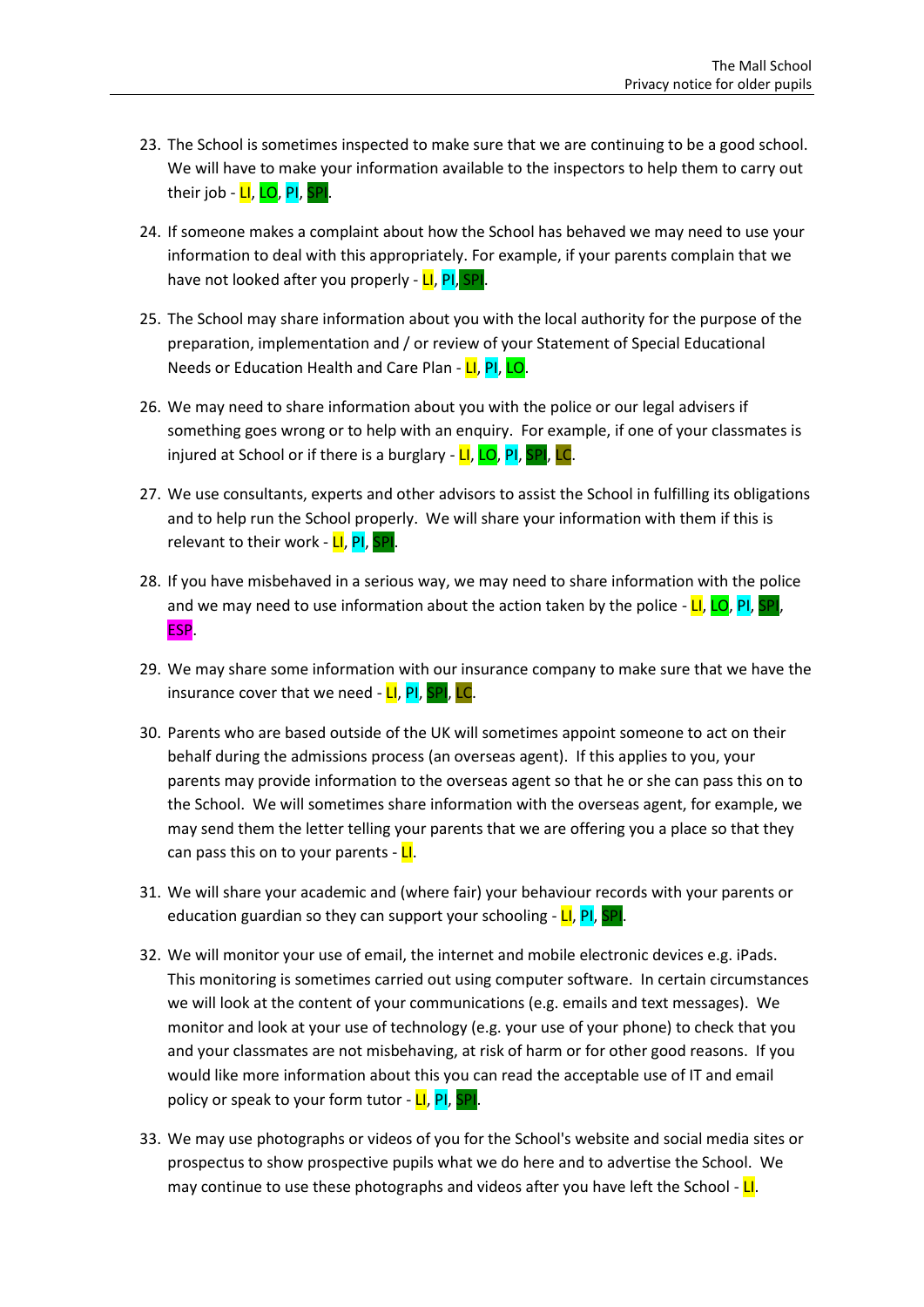34. Sometimes we use photographs and videos for teaching purposes, for example, to record a drama lesson - LI.

If you have concerns about us using photographs or videos of you please speak to your form tutor.

- 35. We publish our public exam results, sports fixtures and other news on the website and put articles and photographs in the local news to tell people about what we have been doing  $-\mathbf{L}$ .
- 36. We will keep details of your address when you leave so we can send you the Old Mallian and find out how you are getting on. We may also pass your details onto the alumni organisation which is called the Old Mallian Association- LI.
- 37. The School must make sure that our computer network is working well and is secure. This may involve information about you, for example, our anti-virus software might scan files containing information about you - LI.
- 38. We may share your information with other schools. For example, how well you have behaved and your test results - LI, PI, SPI.
- 39. From time to time, we may use a third party to provide activities such as an external sports coach. We may share your information with them, for example, to tell them what sports you are good at- **LI**, **PI**
- 40. We can keep information about you for a very long time or even indefinitely if we need this for historical, research or statistical purposes. For example, if we consider the information might be useful if someone wanted to write a book about the School -  $L$ .

We will only share your information with other people and organisations when we have a good reason to do so. In exceptional circumstances we may need to share it more widely than we would normally.

We sometimes use contractors to handle personal information on our behalf. The following are examples:

- a. IT consultants who might access information about you when checking the security of our IT network; and
- b. We may use third party "cloud computing" services to store some information rather than the information being stored on hard drives located on the School site.

If you have any questions about any of the above, please speak to your form tutor.

## **Criminal offence information**

In exceptional circumstances, we may use information about criminal convictions or offences. We will only do this where the law allows us to. This will usually be where such processing is necessary to carry out our obligations, to exercise our rights or to look after our pupils.

#### **More than one basis**

As you will see from the information above, in some cases we will rely on more than one basis for a particular use of your information. In addition, we may move from one of the legal bases listed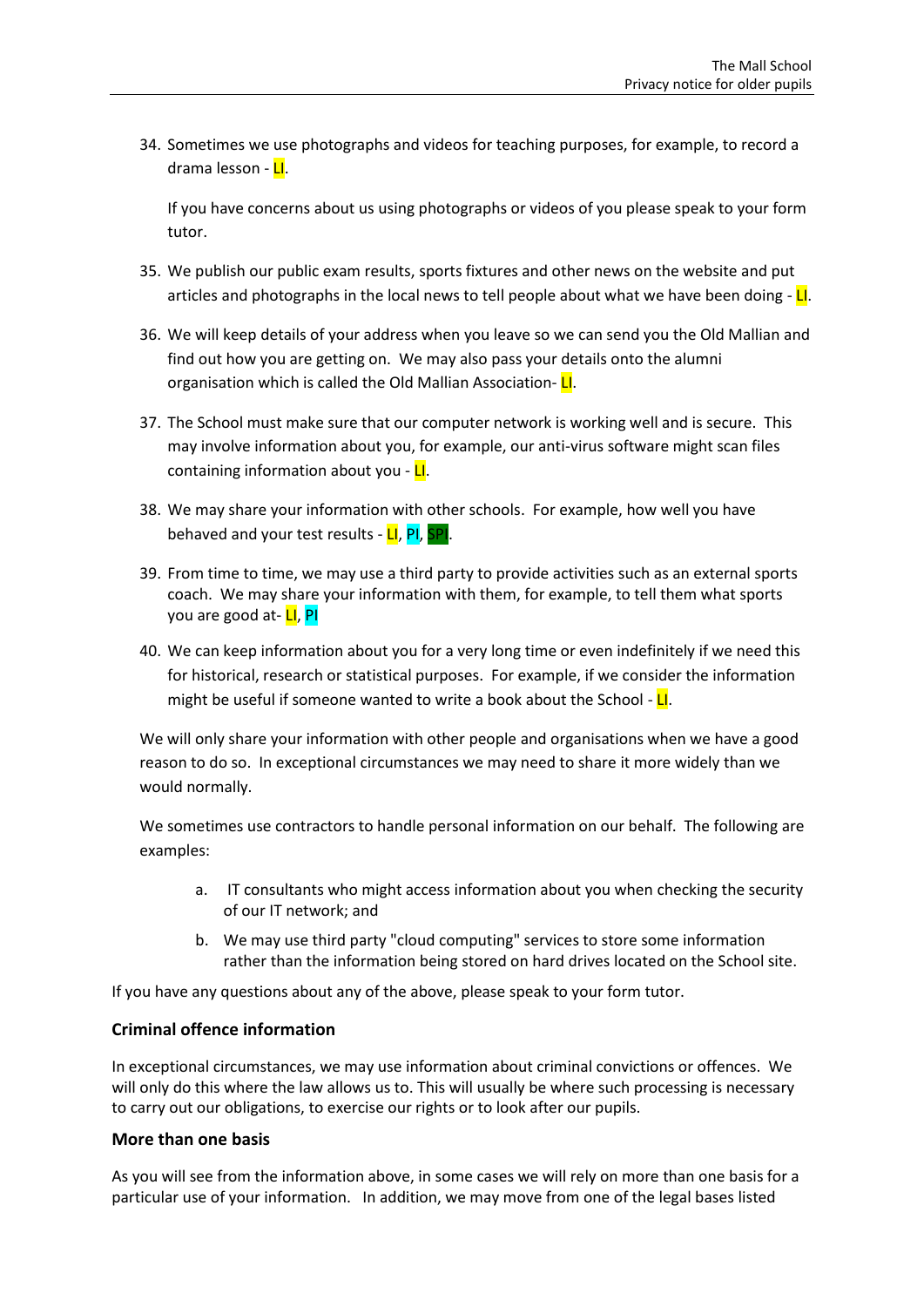above to another as circumstances change. For example, if we become are really worried about your wellbeing, we may start to rely on "legal obligation" to share personal information with the local authority in addition to the other legal bases which are noted for looking after you.

### **Consent**

We may ask for your consent to use your information in certain ways as an alternative to relying on any of the bases in the table above. For example, we may ask for your consent before taking or using some photographs and videos if the photograph or video is more intrusive and we cannot rely on legitimate interests. If we ask for your consent to use your personal information you can take back this consent at any time.

Any use of your information before you withdraw your consent remains valid. Please speak to your form teacher if you would like to withdraw any consent that you have given.

#### **Sending information to other countries**

We may send your information to countries which do not have the same level of protection for personal information as there is in the UK. For example, we may store your information on cloud computer storage based overseas.

The European Commission has produced a list of countries which have adequate data protection rules. The list can be found here: [https://ec.europa.eu/info/law/law-topic/data-protection/data](https://ec.europa.eu/info/law/law-topic/data-protection/data-transfers-outside-eu/adequacy-protection-personal-data-non-eu-countries_en)[transfers-outside-eu/adequacy-protection-personal-data-non-eu-countries\\_en](https://ec.europa.eu/info/law/law-topic/data-protection/data-transfers-outside-eu/adequacy-protection-personal-data-non-eu-countries_en)

If the country that we are sending your information to is not on the list, or is not a country within the EEA (which means the European Union, Liechtenstein, Norway and Iceland), then it might not have the same level of protection for personal information as there is in the UK.

We will provide you with details about the safeguards which we have in place outside of this privacy notice. If you have any questions about the safeguards that are in place please contact the Assistant Head (Pastoral).

#### **For how long do we keep your information?**

We keep your information for as long as we need to in order to educate and look after you. We will keep some information after you have left the School, for example, so that we can find out what happened if you make a complaint.

In exceptional circumstances we may keep your information for a longer time than usual, but we would only do so if we had a good reason and only if we are allowed to do so under data protection law.

## **What decisions can you make about your information?**

Since 25 May 2018 you are able to make various decisions about your information. Some of these are new rights whilst others build on your existing rights. Your rights are as follows:

- **Rectification**: if information the School holds about you is incorrect you can ask us to correct it.
- **Access**: you can also ask what information we hold about you and be provided with a copy. This is commonly known as making a subject access request. We will also give you extra information, such as why we use this information about you, where it came from and what types of people we have sent it to.